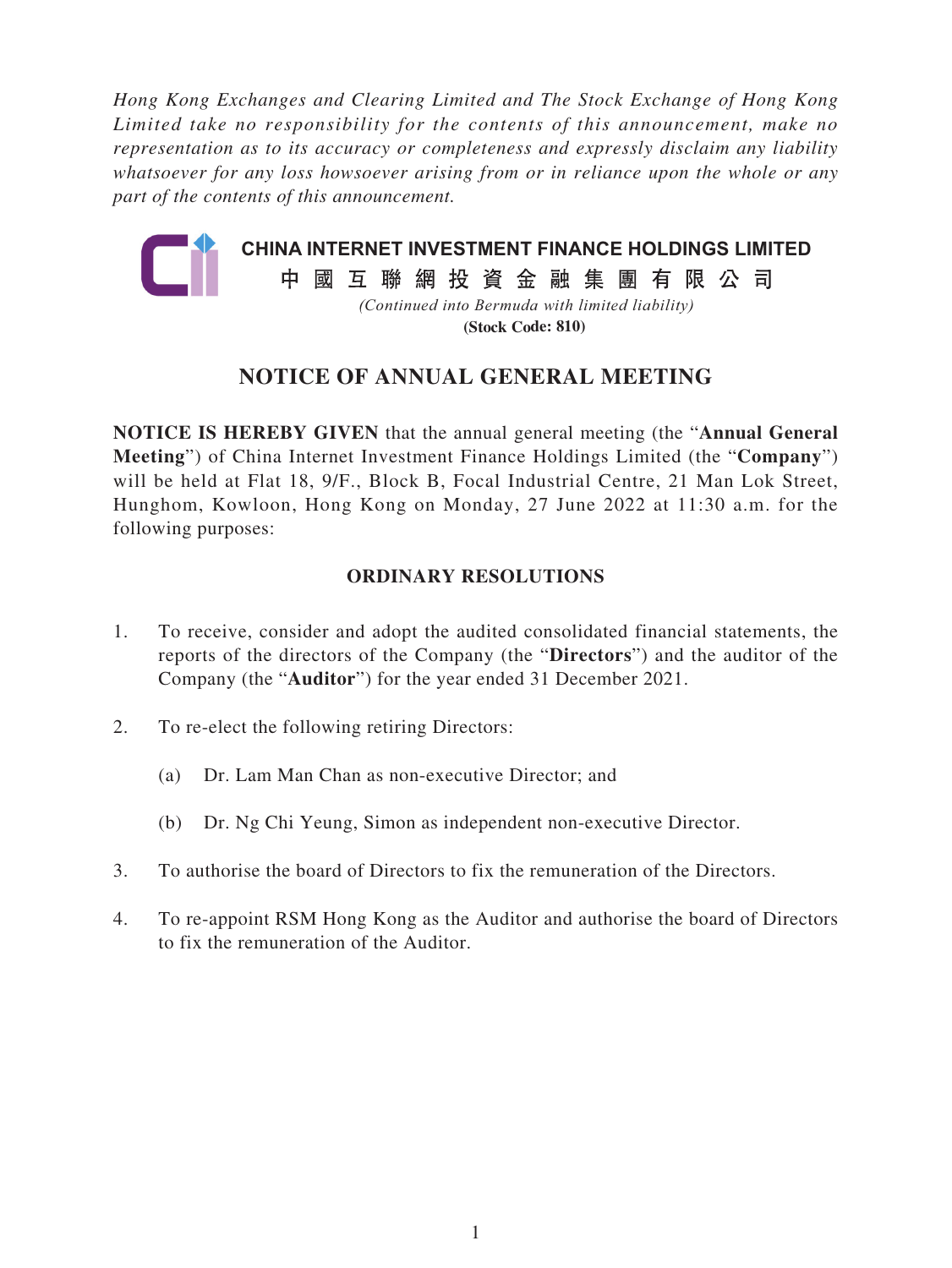5. To consider and, if thought fit, pass with or without amendments, the following resolution as an ordinary resolution of the Company:

### "**THAT**:

- (a) subject to paragraph (c) below, the exercise by the Directors during the Relevant Period (as hereinafter defined) of all the powers of the Company to allot, issue and deal with additional shares in the capital of the Company and to make or grant offers, agreements and options (including bonds, warrants and debentures convertible into shares of the Company) which might require the exercise of such powers be and is hereby generally and unconditionally approved;
- (b) the approval in paragraph (a) shall be in addition to any other authorisation given to the Directors and shall authorise the Directors during the Relevant Period to make or grant offers, agreements, options (including bonds, warrants and debentures convertible into shares of the Company) and rights of exchange or conversion which might require the exercise of such powers after the end of the Relevant Period;
- (c) the share capital allotted or agreed conditionally or unconditionally to be allotted (whether pursuant to an option or otherwise) by the Directors pursuant to the approval in paragraph (a), otherwise than pursuant to (i) a Rights Issue (as hereinafter defined); (ii) the share option scheme of the Company approved by The Stock Exchange of Hong Kong Limited (the "**Stock Exchange**") or other similar arrangement for the time being adopted for the grant or issue of shares or rights of the Company; or (iii) any scrip dividend or similar arrangement providing for the allotment of shares in lieu of the whole or part of a dividend on shares of the Company in accordance with the bye-laws of the Company (the "**Bye-Laws**"), shall not exceed 20% of the issued share capital of the Company as at the date of passing this resolution, and the said approval shall be limited accordingly; and
- (d) for the purposes of this resolution:

"**Relevant Period**" means the period from the passing of this resolution until whichever is the earliest of:

- (i) the conclusion of the next annual general meeting of the Company;
- (ii) the expiration of the period within which the next annual general meeting of the Company is required by the Bye-Laws or any applicable laws to be held; and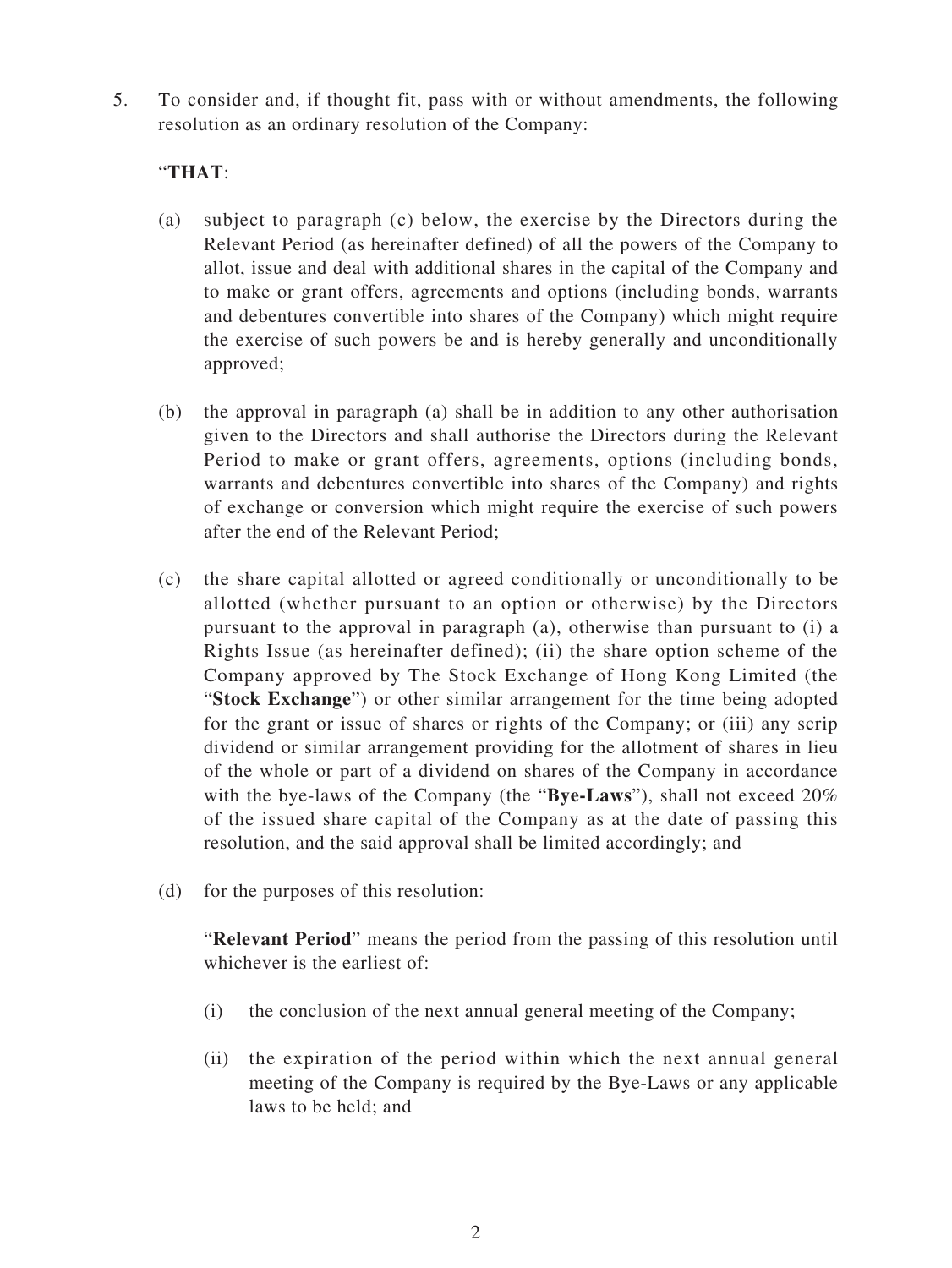(iii) the date upon which the authority set out in this resolution is revoked or varied by way of ordinary resolution of the Company in general meeting; and

"**Rights Issue**" means an offer of shares open for a period fixed by the Directors to holders of ordinary shares on the register of members of the Company on a fixed record date in proportion to their then holdings of such shares (subject to such exclusion or other arrangements as the Directors may deem necessary or expedient in relation to fractional entitlements or having regard to any restrictions or obligations under the laws of, or the requirements of any regulatory body or any stock exchange in, any territory outside Hong Kong).";

6. To consider and, if thought fit, pass the following resolution as an ordinary resolution of the Company:

# "**THAT:**

- (a) subject to paragraph (c) below, the exercise by the Directors during the Relevant Period (as hereinafter defined) of all the powers of the Company to repurchase issued shares in the capital of the Company on the Stock Exchange or any other stock exchange on which the shares of the Company may be listed and recognized by the Securities and Futures Commission of Hong Kong and the Stock Exchange for this purpose, subject to and in accordance with all applicable laws and the requirements of the Rules Governing the Listing of Securities on the Stock Exchange as amended from time to time, be and is hereby generally and unconditionally approved;
- (b) the approval in paragraph (a) shall be in addition to any other authorisation given to the Directors and shall authorise the Directors on behalf of the Company during the Relevant Period to procure the Company to repurchase its shares at a price determined by the Directors;
- (c) the shares of the Company which are authorised to be repurchased by the Directors pursuant to the approval in paragraph (a) above shall not exceed 10% of the issued share capital of the Company as at the date of passing this resolution, and the said approval shall be limited accordingly; and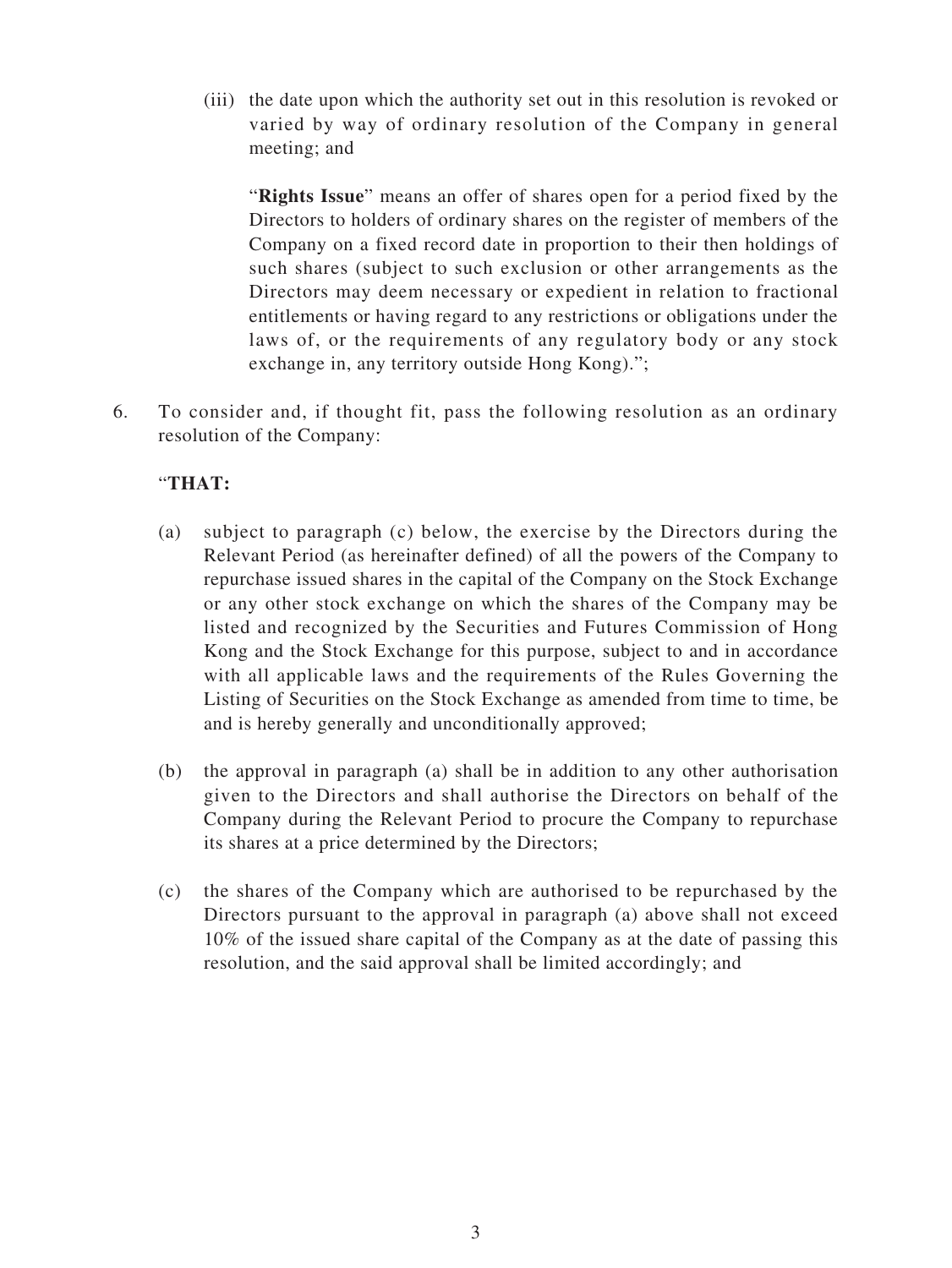(d) for the purposes of this resolution:

"**Relevant Period**" means the period from the passing of this resolution until whichever is the earliest of:

- (i) the conclusion of the next annual general meeting of the Company;
- (ii) the expiration of the period within which the next annual general meeting of the Company is required by the Bye-Laws or any applicable laws to be held; and
- (iii) the date on which the authority set out in this resolution is revoked or varied by way of ordinary resolution of the Company in general meeting.";
- 7. To consider and, if thought fit, pass the following resolution as an ordinary resolution of the Company:

"**THAT** conditional upon the passing of resolutions nos. 5 and 6 above, the general mandate to the Directors pursuant to resolution no. 5 be and is hereby extended by the addition thereto of an amount representing the share capital of the Company purchased by the Company under the authority granted pursuant to the resolution no. 6, provided that such amount shall not exceed 10% of the issued share capital of the Company as at the date of passing this resolution."

8. To consider and, if thought fit, pass the following resolution as an ordinary resolution of the Company:

# "**THAT**:

(a) subject to and conditional upon the Listing Committee of the Stock Exchange granting approval of the listing of, and permission to deal in, the Shares to be issued pursuant to the exercise of any options granted under the new share option scheme (the "**New Share Option Scheme**"), a copy of which marked "A" is produced to the meeting and for the purpose of identification signed by the chairman hereof, the New Share Option Scheme be and is hereby approved and adopted by the Company and that the directors of the Company be and are hereby authorised to grant options to the eligible participants under the New Share Option Scheme and to allot and issue Shares upon the exercise of any options granted thereunder and pursuant to the terms and conditions thereof, and to do all such acts, matters and things as they may in their discretion consider necessary, expedient or desirable to give effect to and implement the New Share Option Scheme; and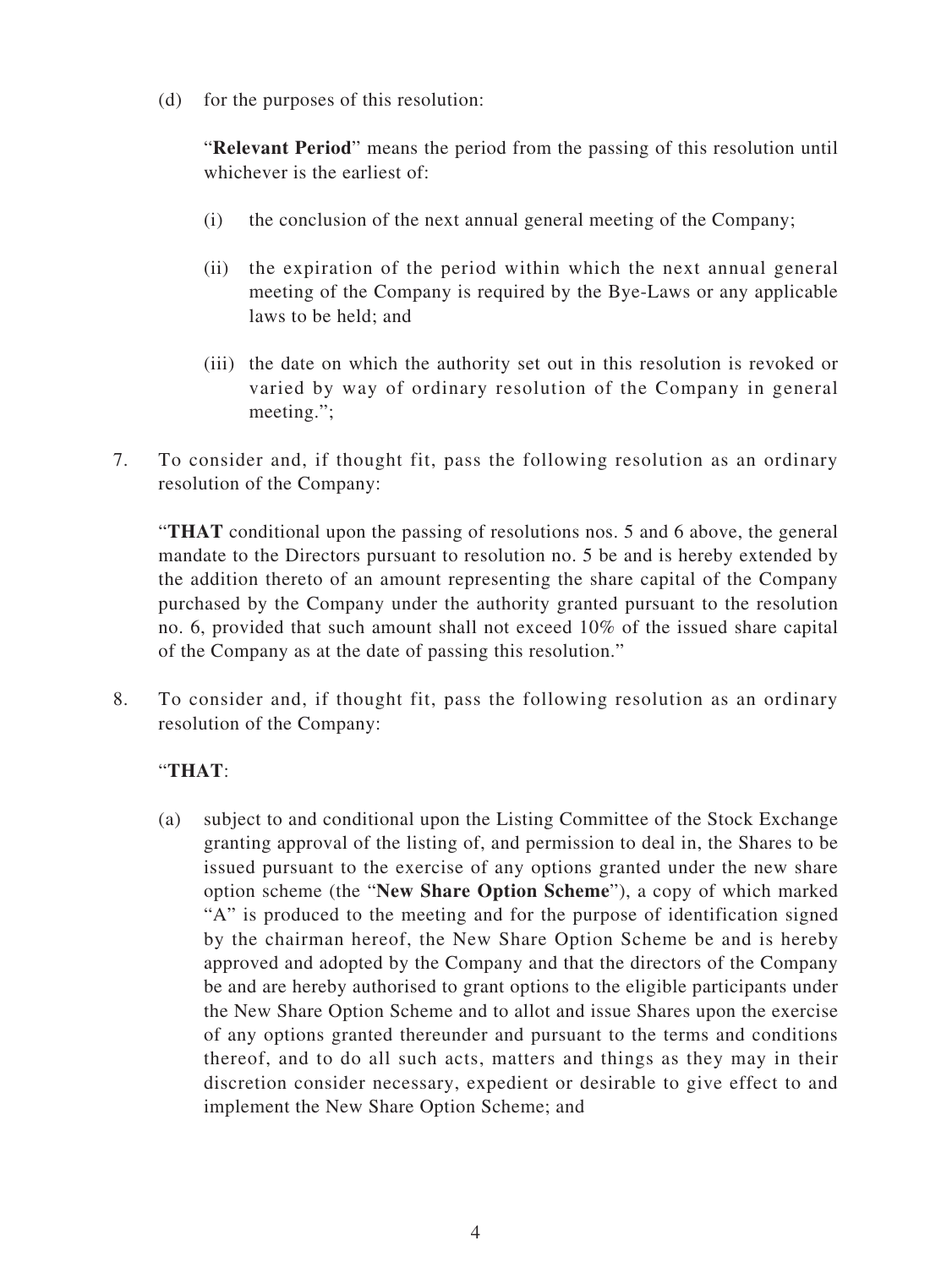(b) no further options could be offered under the existing share option scheme of the Company (the "**Existing Share Option Scheme**") adopted on 31 July 2012 and expiring on 30 July 2022, but in all other respects the provisions of the Existing Share Option Scheme shall remain in full force and effect to the extent necessary to give effect to the exercise of options granted prior to its expiration or otherwise as may be required in accordance with the provisions of the Existing Share Option Scheme and all options granted prior to such expiration and not exercised at the date of expiration shall remain valid."

# **SPECIAL RESOLUTION**

As special business, to consider and, if thought fit, pass the following resolution as a special resolution of the Company:

#### 9. "**THAT**

- (a) the bye-laws (the "**Bye-laws**") of China Internet Investment Finance Holdings Limited (the "**Company**") be and are hereby amended as follows:
	- 1. deleting the existing definition of "the Company" and substituting thereof the following:

""the Company" or "this Company" shall mean China Internet Investment Finance Holdings Limited (formerly known as Opes Asia Development Limited and China Treasure (Greater China) Investments Limited) incorporated in Cayman Islands on 14 September 2001 and continued into Bermuda on 6 February 2007;"

2. deleting the existing definition of "Companies Ordinance" and substituting thereof the following:

""Companies Ordinance" shall mean the Companies Ordinance (Cap. 622 of the Laws of Hong Kong) as in force from time to time;"

3. inserting the following new definition and paragraph in alphabetical order in the existing Bye-law 1(A) of the Bye-laws:

""Relevant Period"' shall mean the period commencing from the date on which any of the securities of the Company first become listed on The Stock Exchange of Hong Kong Limited to and including the date immediately before the day on which none of such securities are so listed (and so that if at any time trading of any such securities is suspended for any reason whatsoever and for any length of time, they shall nevertheless be treated, for the purpose of this definition, as listed);"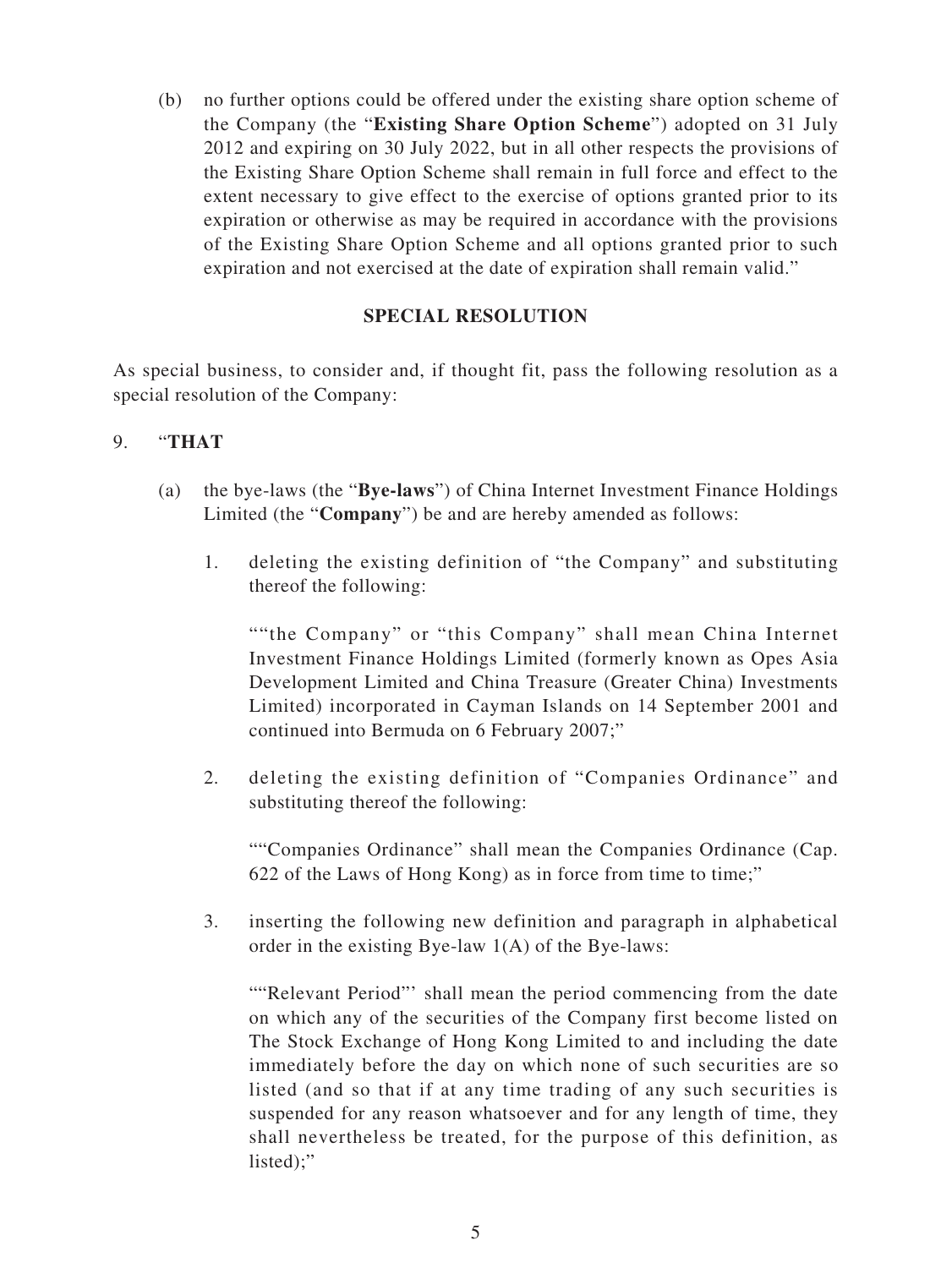- 4. inserting the following new Bye-law 14(C) immediately following Bye-law 14(B) of the Bye-Law:
	- "(C) During the Relevant Period (except when the register is closed), any shareholder may inspect during business hours the branch register of members maintained in Hong Kong without charge and require the provision to him of copies or extracts thereof in all respects as if the Company were incorporated under and were subject to the Companies Ordinance."
- 5. deleting the existing Bye-law 60(A) and substituting thereof the following:
	- "60. (A) The Company shall in each financial year hold a general meeting as its annual general meeting in addition to any other meeting in that year and shall specify the meeting as such in the notice calling it. The annual general meeting must be held within six (6) months after the end of the Company's financial year (unless a longer period would not infringe the Listing Rules, if any) and shall be held in the Relevant Territory or elsewhere as may be determined by the Board and at such time and place as the Board shall appoint. A meeting of the shareholders or any class thereof may be held by means of such telephone, electronic or other communication facilities as permit all persons participating in the meeting to communicate with each other simultaneously and instantaneously, and participation in such a meeting shall constitute presence in person at such meeting."
- 6. deleting the existing Bye-law 62 and substituting thereof the following:
	- "62. Subject as otherwise provided by the Statutes, the Board may, whenever it thinks fit, convene a special general meeting, and special general meetings shall also be convened, as provided by the Statutes, on the requisition of one or more shareholders of the Company holding at the date of the deposit of the requisition not less than one-tenth of such of the paid-up capital of the Company as at the date of the deposit carries the right of voting at general meetings of the Company."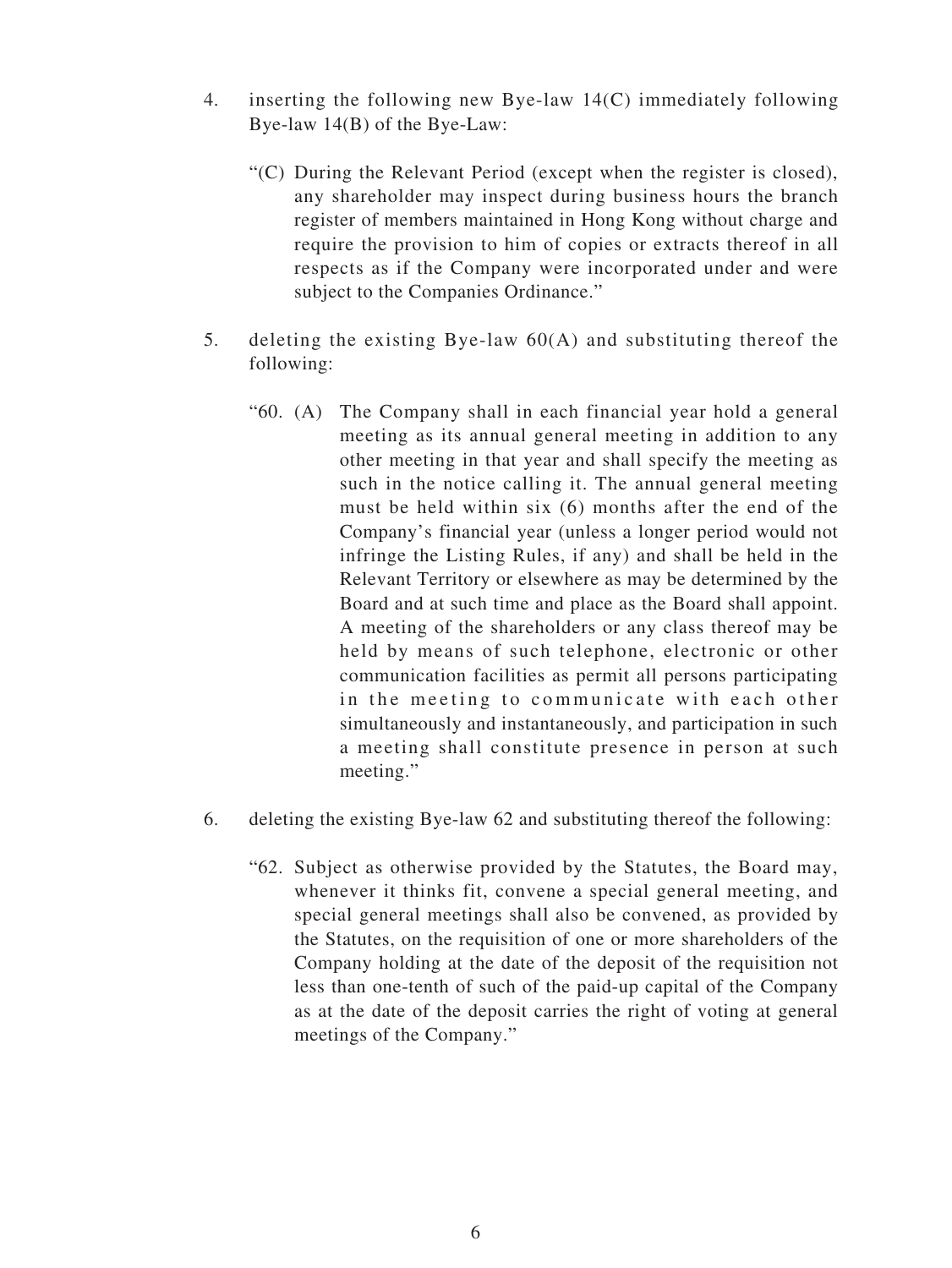- 7. deleting the existing Bye-law 63 and substituting thereof the following:
	- "63. An annual general meeting shall be called by notice in writing of not less than twenty-one (21) clear days and any special general meeting at which the passing of a Special Resolution is to be considered shall be called by notice in writing of not less than twenty-one (21) clear days. All other special general meetings may be called by notice in writing of not less than fourteen (14) clear days. The notice shall be exclusive of the day on which it is served or deemed to be served and of the day for which it is given, and shall specify the place, the day and the hour of meeting and, in case of special business, the general nature of that business, and shall be given, in the manner hereinafter mentioned or in such other manner, if any, as may be prescribed by the Company in general meeting, to such persons as are, under these Bye-Laws, entitled to receive such notices from the Company, provided that, subject to the provisions of the Companies Act, a meeting of the Company shall notwithstanding that it is called by shorter notice than that specified in this Bye- Law be deemed to have been duly called if it is so agreed:–
		- i) in the case of a meeting called as an annual general meeting, by all the shareholders entitled to attend and vote thereat; and
		- ii) in the case of any other meeting, by a majority in number of the shareholders having the right to attend and vote at the meeting, being a majority together holding not less than ninety-five per cent. (95%) in nominal value of the issued shares giving that right."
- 8. inserting the following new Bye-law 65A immediately following Bye-law 65:
	- "65A. All shareholders have the right to (a) speak at a general meeting; and (b) vote at a general meeting except where a shareholder is required, by the Listing Rules, to abstain from voting to approve the matter under consideration."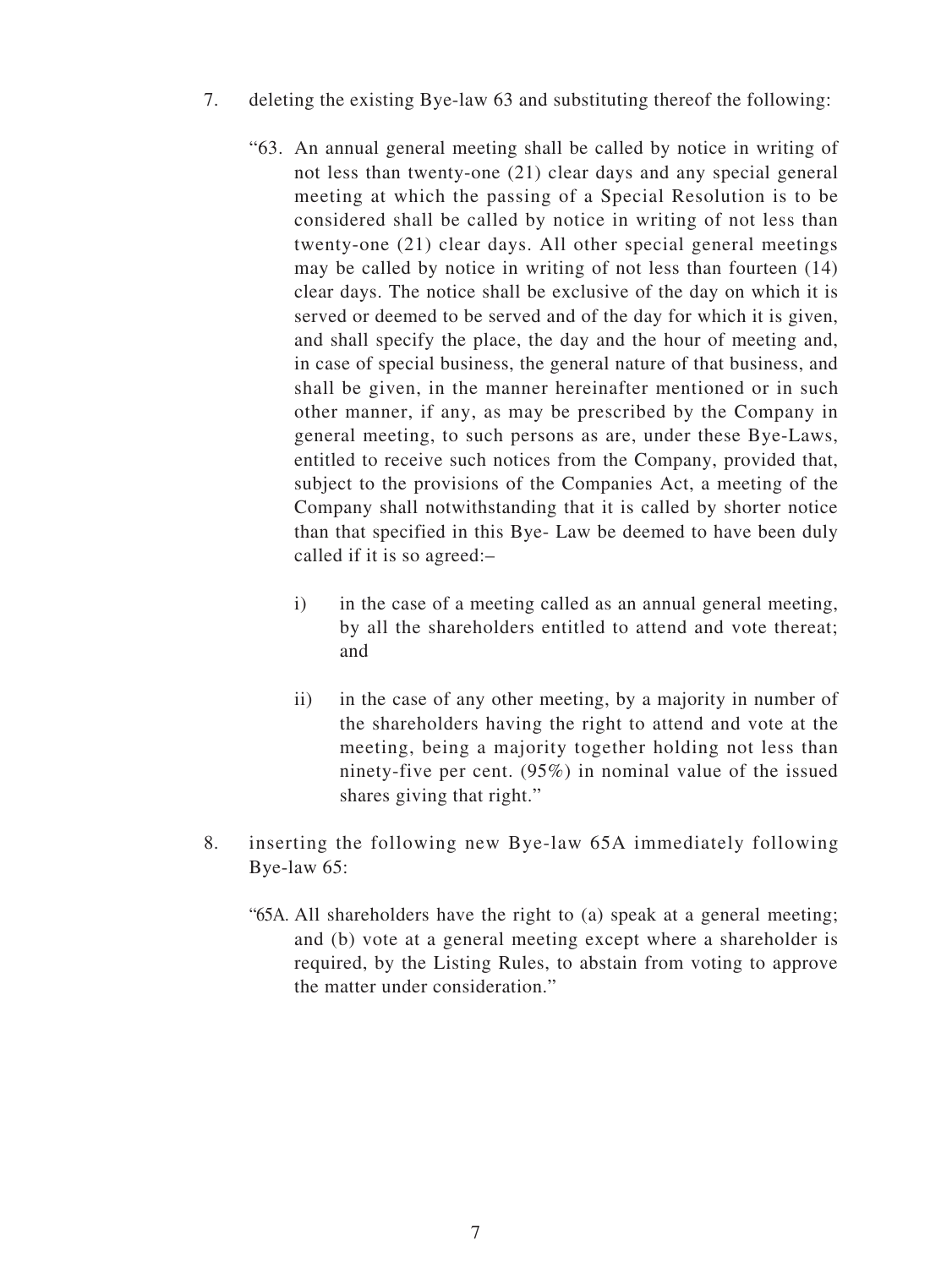- 9. deleting the existing Bye-law 87(B) and substituting thereof the following:
	- "(B) If a Clearing House (or its nominee) is a shareholder of the Company, it may appoint such person or persons as it thinks fit to act as its proxy or proxies or as its corporate representative or representatives, to the extent permitted by the Companies Act, at any meeting of the Company or at any meeting of any class of shareholders of the Company provided that, if more than one proxy or, corporate representative is so appointed, the appointment shall specify the number and class of shares in respect of which each such proxy or corporate representative is so appointed. A person so appointed under the provisions of this Bye-law shall be entitled to exercise the same powers on behalf of the Clearing House (or its nominee) which he represents as that Clearing House (or its nominee) could exercise as if it were an individual shareholder including the right to vote and the right to speak. The number of persons a Clearing House (or its nominee) may appoint to act as its corporate representative or representatives shall not exceed the number of shares held by a Clearing House (or its nominee), being shares in respect of which there is an entitlement to attend and vote at the relevant meeting."
- 10. deleting the existing Bye-law 102(B) and substituting thereof the following:
	- "(B) The Board shall have power from time to time and at any time to appoint any person as a Director either to fill a casual vacancy or as an addition to the Board but so that the number of Directors so appointed shall not exceed the maximum number determined from time to time by the shareholders in general meeting. Any Director so appointed shall hold office only until the first annual general meeting of the Company after his appointment and shall then be eligible for re-election at the meeting but shall not be taken into account in determining the Directors or the number of Directors who are to retire by rotation at such meeting."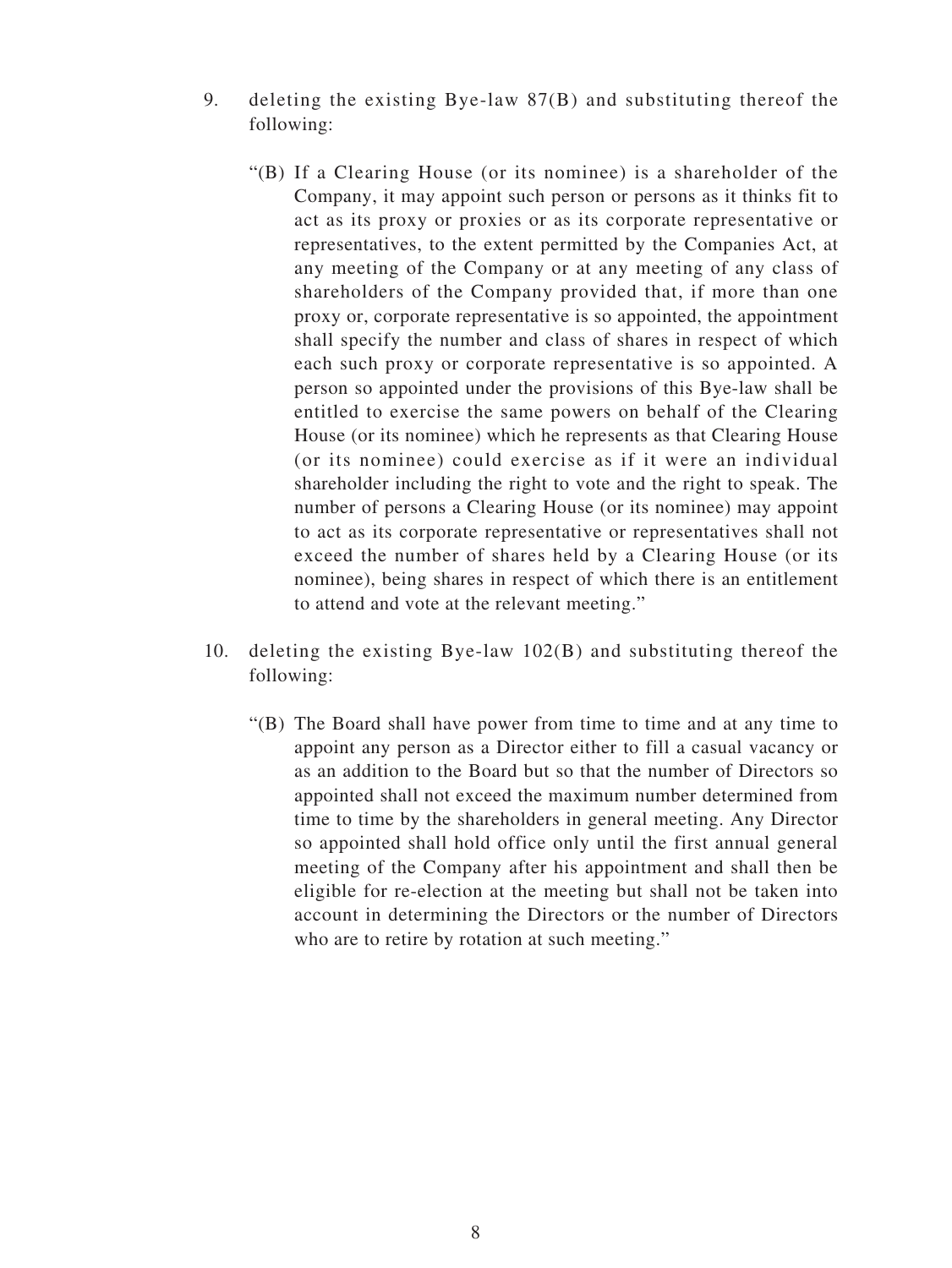- 11. deleting the existing Bye-law 104 and substituting thereof the following:
	- "104.The Company may by Ordinary Resolution remove any Director (including a Managing Director or other Executive Director) before the expiration of his term of office notwithstanding anything in these Bye-Laws or in any agreement between the Company and such Director (but without prejudice to any claim which such Director may have for damages for any breach of any contract between him and the Company) and may elect another person in his stead. Any person so elected shall hold office only until the next following annual general meeting of the Company and shall then be eligible for re-election at such meeting, but shall not be taken into account in determining the Directors who are to retire by rotation at such meeting."
- 12. deleting the existing Bye-law 163(B) and substituting thereof the following:
	- "(B) The Company may by Ordinary Resolution appoint one or more firms of auditors to hold office until the conclusion of the next annual general meeting, but if an appointment is not made, the Auditors in office shall continue in office until a successor is appointed. A Director, officer or employee of the Company or of any of its subsidiaries or a partner, officer or employee of any such Director, officer or employee shall not be capable of being appointed Auditors of the Company. The Board may fill any casual vacancy in the office of Auditors and fix their remuneration, but while any such vacancy continues the surviving or continuing Auditors (if any) may act. Subject as otherwise provided by the Companies Act, the remuneration of the Auditors shall be fixed by the Company in a general meeting by Ordinary Resolution in such manner as the shareholders may determine, including delegating the matter to the Board to determine."
- 13. inserting the following new Bye-law 163(C) immediately following Bye-law 163(B):
	- "(C) Subject to the provisions of the Companies Act, the Company may, at any general meeting convened and held in accordance with these Bye-laws, remove the Auditors by Ordinary Resolution at any time before the expiration of the term of office and shall, by Ordinary Resolution, at that meeting appoint new auditors in its place for the remainder of the term."
- 14. renumbering the existing Bye-law 163(C) to Bye-law 163(D).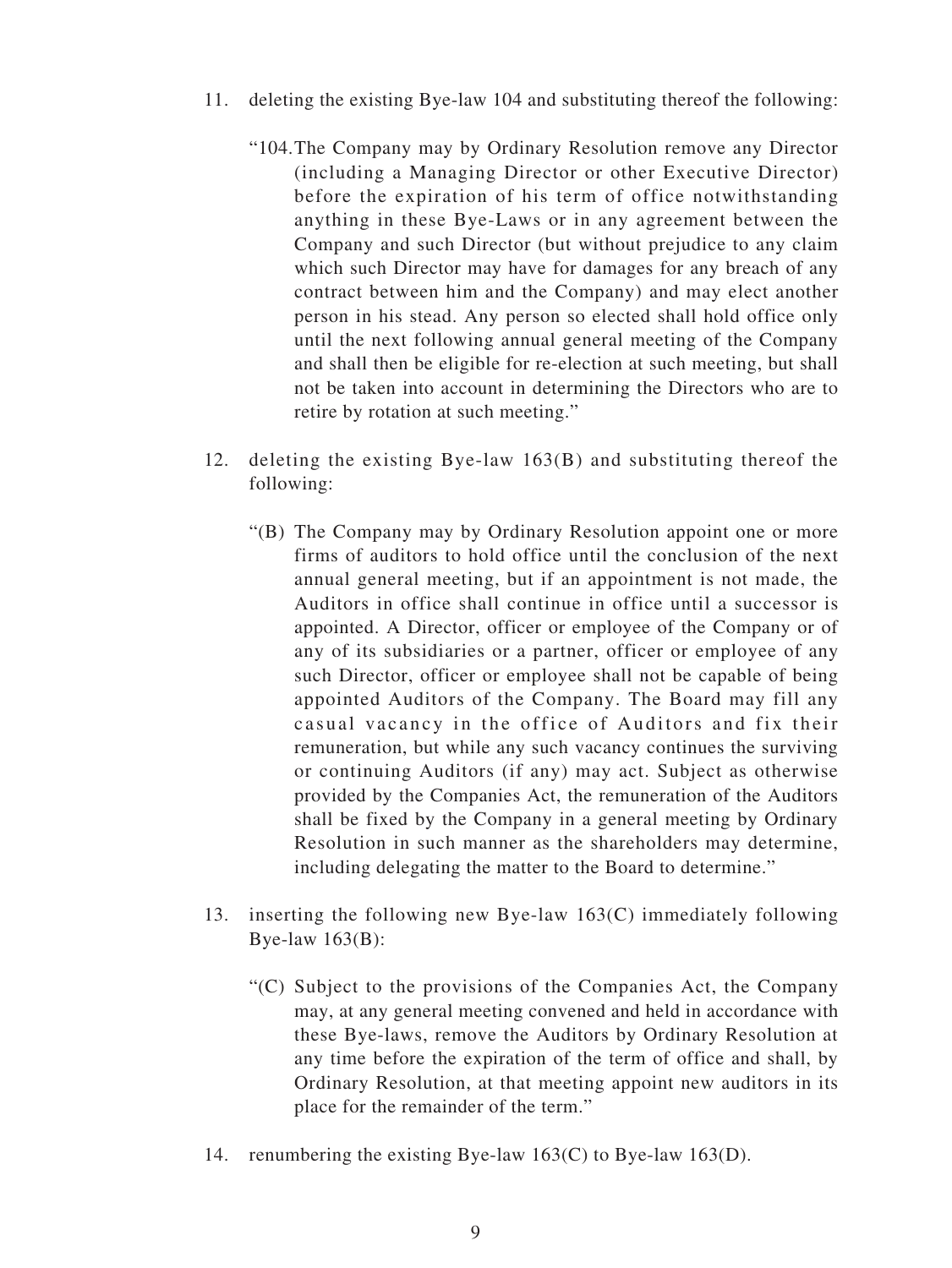(b) any one director of the Company be and is hereby authorised to do all acts and things and to sign, execute and deliver all documents as he may deem necessary, expedient or appropriate to give effect to or otherwise in connection with the proposed amendments to the Bye-laws."

# By Order of the Board **China Internet Investment Finance Holdings Limited Lam Man Chan** *Chairman*

#### Hong Kong, 27 May 2022

*Notes:*

- 1. The register of members of the Company will be closed from 22 June 2022 to 27 June 2022, both days inclusive, for the purpose of determining the entitlement of the shareholders of the Company to attend and vote at the Annual General Meeting. No transfer of shares may be registered during the said period. In order to qualify to attend and vote at the Annual General Meeting, all transfers of shares accompanied by the relevant share certificates must be lodged with the Company's branch share registrar in Hong Kong, Tricor Tengis Limited at Level 54, Hopewell Centre, 183 Queen's Road East, Wanchai, Hong Kong not later than on 21 June 2022 at 4:30 p.m..
- 2. Any shareholder of the Company entitled to attend and vote at the Annual General Meeting is entitled to appoint another person as his/her proxy to attend and vote on his behalf in accordance with the bye-laws of the Company. A shareholder of the Company who is the holder of two or more shares may appoint more than one proxy to attend on the same occasion. A proxy need not be a shareholder of the Company.
- 3. A form of proxy for use at the Annual General Meeting is enclosed. In order to be valid, the form of proxy together with the power of attorney or other authority (if any) under which it is signed, or a notarially certified copy of such power of attorney, must be lodged with the Company's branch share registrar and transfer office in Hong Kong, Tricor Tengis Limited at Level 54, Hopewell Centre, 183 Queen's Road East, Hong Kong not less than 48 hours before the time appointed for holding the Annual General Meeting or any adjournment thereof.
- 4. Where there are joint registered holders of any share, any one of such persons may vote at any meeting, either personally or by proxy, in respect of such share as if he were solely entitled thereto; but if more than one of such joint holders be present at any meeting personally or by proxy, that one of the said persons so present whose name stands first on the register in respect of such share shall alone be entitled to vote in respect thereof.
- 5. Completion and return of the form of proxy will not preclude a shareholder of the Company from attending and voting in person at the Annual General Meeting or any adjournment thereof if he/she so desires. If a shareholder of the Company attends and votes at the Annual General Meeting after having deposited the form of proxy, his/her form of proxy will be deemed to have been revoked.